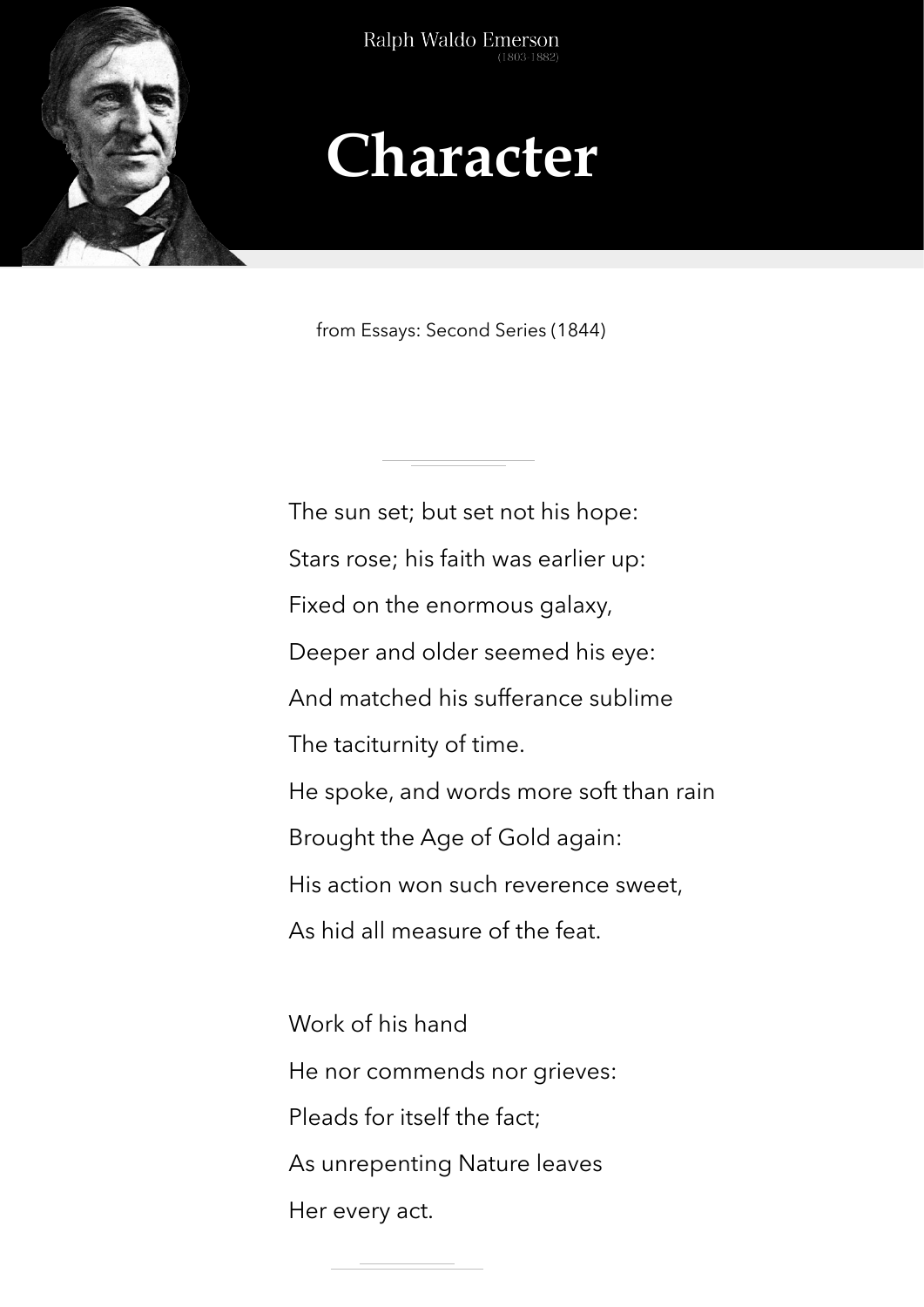I have read that those who listened to Lord Chatham felt that there was something finer in the man, than anything which he said. It has been complained of our brilliant English historian of the French Revolution, that when he has told all his facts about Mirabeau, they do not justify his estimate of his genius. The Gracchi, Agis, Cleomenes, and others of Plutarch's heroes, do not in the record of facts equal their own fame. Sir Philip Sidney, the Earl of Essex, Sir Walter Raleigh, are men of great figure, and of few deeds. We cannot find the smallest part of the personal weight of Washington, in the narrative of his exploits. The authority of the name of Schiller is too great for his books. This inequality of the reputation to the works or the anecdotes, is not accounted for by saying that the reverberation is longer than the thunder-clap; but somewhat resided in these men which begot an expectation that outran all their performance. The largest part of their power was latent. This is that which we call Character, — a reserved force which acts directly by presence, and without means. It is conceived of as a certain undemonstrable force, a Familiar or Genius, by whose impulses the man is guided, but whose counsels he cannot impart; which is company for him, so that such men are often solitary, or if they chance to be social, do not need society, but can entertain themselves very well alone. The purest literary talent appears at one time great, at another time small, but character is of a stellar and undiminishable greatness. What others effect by talent or by eloquence, this man accomplishes by some magnetism. "Half his strength he put not forth." His victories are by demonstration of superiority, and not by crossing of bayonets. He conquers, because his arrival alters the face of affairs. `"O Iole! how did you know that Hercules was a god?" "Because," answered Iole, "I was content the moment my eyes fell on him. When I beheld Theseus, I desired that I might see him offer battle, or at least guide his horses in the chariot-race; but Hercules did not wait for a contest; he conquered whether he stood, or walked, or sat, or whatever thing he did."]' Man, ordinarily a pendant to events, only half attached, and that awkwardly, to the world he lives in, in these examples appears to share the life of things, and to be an expression of the same laws which control the tides and the sun, numbers and quantities.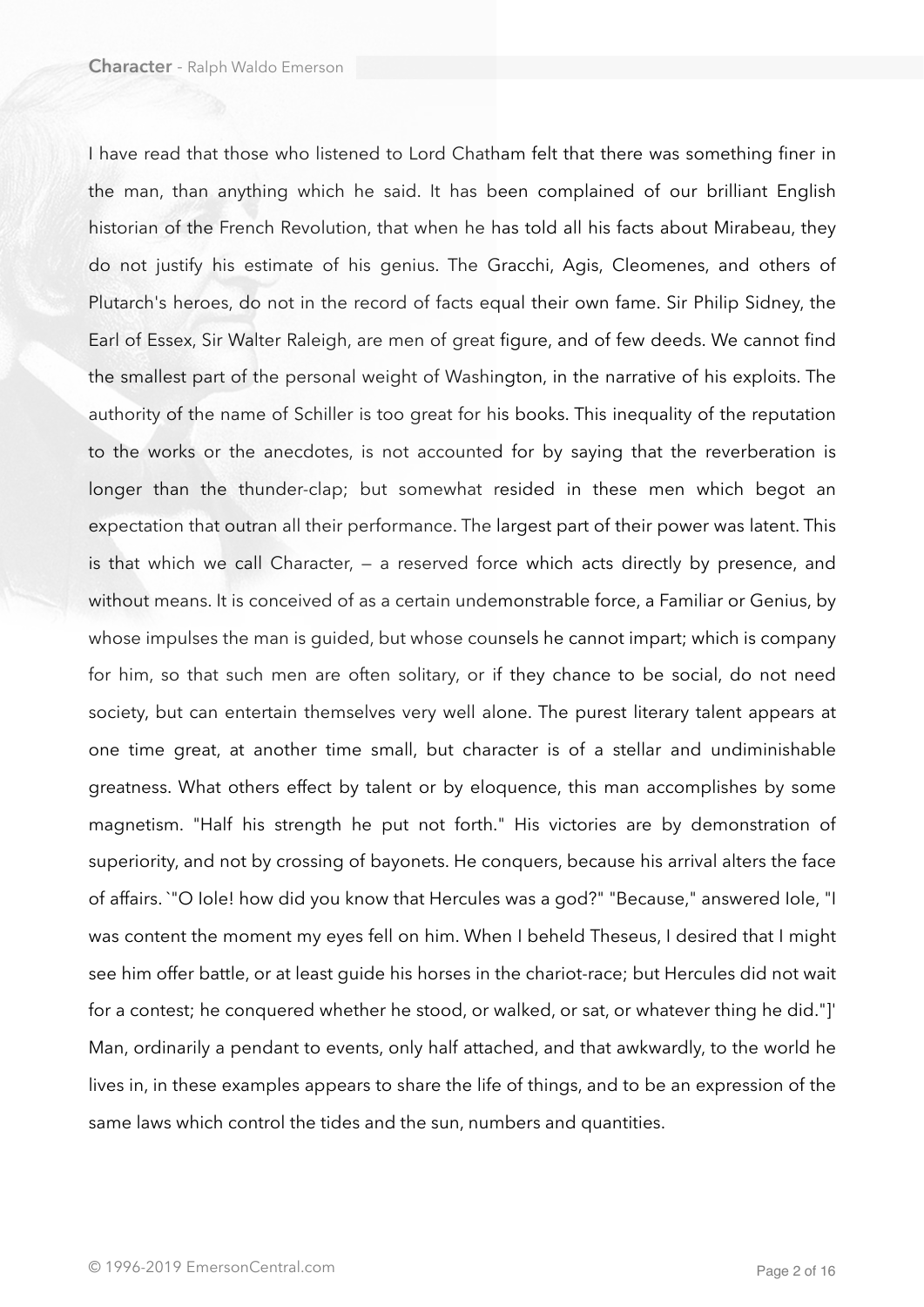But to use a more modest illustration, and nearer home, I observe, that in our political elections, where this element, if it appears at all, can only occur in its coarsest form, we sufficiently understand its incomparable rate. The people know that they need in their representative much more than talent, namely, the power to make his talent trusted. They cannot come at their ends by sending to Congress a learned, acute, and fluent speaker, if he be not one, who, before he was appointed by the people to represent them, was appointed by Almighty God to stand for a fact, — invincibly persuaded of that fact in himself, — so that the most confident and the most violent persons learn that here is resistance on which both impudence and terror are wasted, namely, faith in a fact. The men who carry their points do not need to inquire of their constituents what they should say, but are themselves the country which they represent: nowhere are its emotions or opinions so instant and true as in them; nowhere so pure from a selfish infusion. The constituency at home hearkens to their words, watches the color of their cheek, and therein, as in a glass, dresses its own. Our public assemblies are pretty good tests of manly force. Our frank countrymen of the west and south have a taste for character, and like to know whether the New Englander is a substantial man, or whether the hand can pass through him.

The same motive force appears in trade. There are geniuses in trade, as well as in war, or the state, or letters; and the reason why this or that man is fortunate, is not to be told. It lies in the man: that is all anybody can tell you about it. See him, and you will know as easily why he succeeds, as, if you see Napoleon, you would comprehend his fortune. In the new objects we recognize the old game, the habit of fronting the fact, and not dealing with it at second hand, through the perceptions of somebody else. Nature seems to authorize trade, as soon as you see the natural merchant, who appears not so much a private agent, as her factor and Minister of Commerce. His natural probity combines with his insight into the fabric of society, to put him above tricks, and he communicates to all his own faith, that contracts are of no private interpretation. The habit of his mind is a reference to standards of natural equity and public advantage; and he inspires respect, and the wish to deal with him, both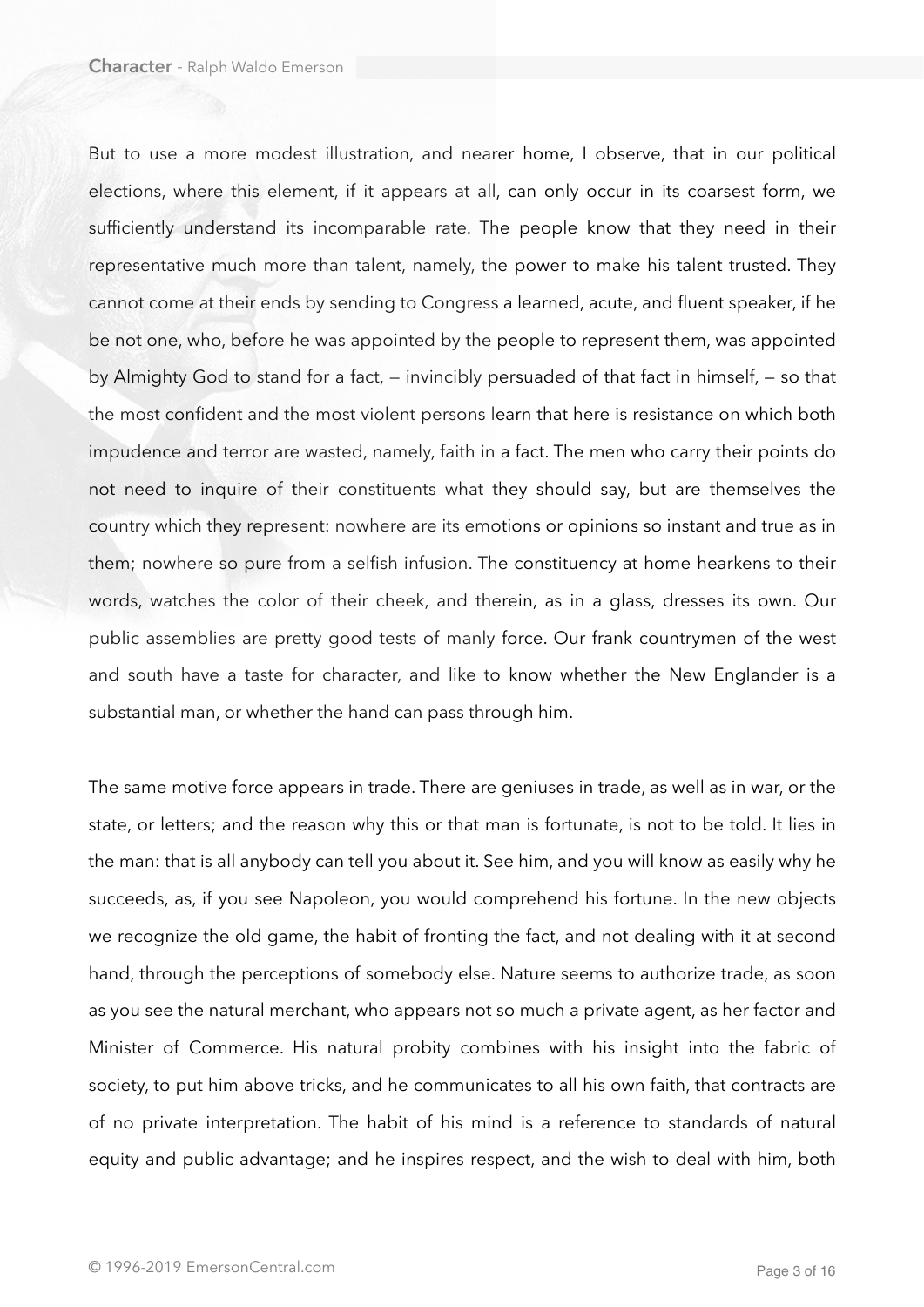for the quiet spirit of honor which attends him, and for the intellectual pastime which the spectacle of so much ability affords. This immensely stretched trade, which makes the capes of the Southern Ocean his wharves, and the Atlantic Sea his familiar port, centres in his brain only; and nobody in the universe can make his place good. In his parlor, I see very well that he has been at hard work this morning, with that knitted brow, and that settled humor, which all his desire to be courteous cannot shake off. I see plainly how many firm acts have been done; how many valiant noes have this day been spoken, when others would have uttered ruinous yeas. I see, with the pride of art, and skill of masterly arithmetic and power of remote combination, the consciousness of being an agent and playfellow of the original laws of the world. He too believes that none can supply him, and that a man must be born to trade, or he cannot learn it.

This virtue draws the mind more, when it appears in action to ends not so mixed. It works with most energy in the smallest companies and in private relations. In all cases, it is an extraordinary and incomputable agent. The excess of physical strength is paralyzed by it. Higher natures overpower lower ones by affecting them with a certain sleep. The faculties are locked up, and offer no resistance. Perhaps that is the universal law. When the high cannot bring up the low to itself, it benumbs it, as man charms down the resistance of the lower animals. Men exert on each other a similar occult power. How often has the influence of a true master realized all the tales of magic! A river of command seemed to run down from his eyes into all those who beheld him, a torrent of strong sad light, like an Ohio or Danube, which pervaded them with his thoughts, and colored all events with the hue of his mind. "What means did you employ?" was the question asked of the wife of Concini, in regard to her treatment of Mary of Medici; and the answer was, "Only that influence which every strong mind has over a weak one." Cannot Caesar in irons shuffle off the irons, and transfer them to the person of Hippo or Thraso the turnkey? Is an iron handcuff so immutable a bond? Suppose a slaver on the coast of Guinea should take on board a gang of negroes, which should contain persons of the stamp of Toussaint L'Ouverture: or, let us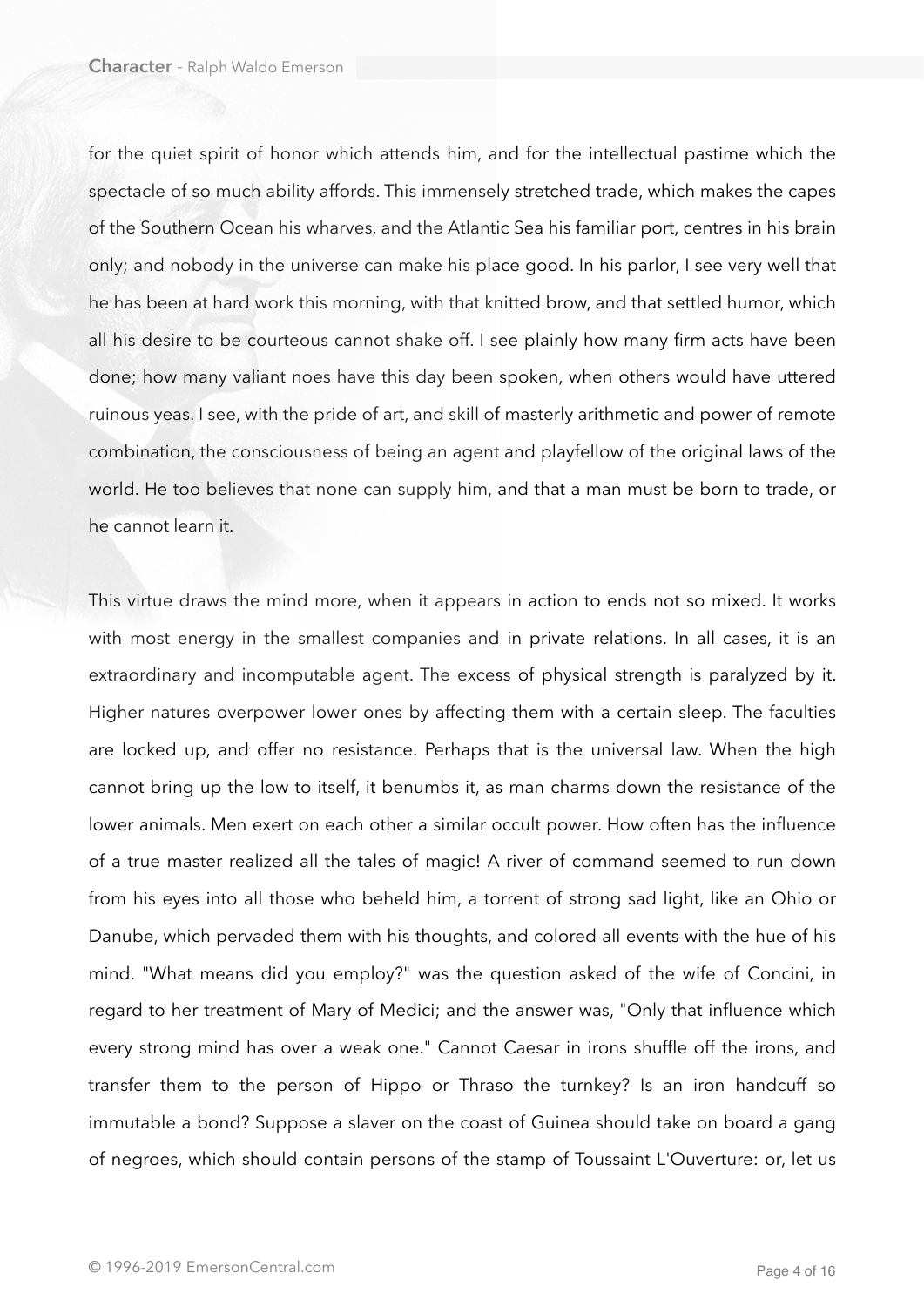fancy, under these swarthy masks he has a gang of Washingtons in chains. When they arrive at Cuba, will the relative order of the ship's company be the same? Is there nothing but rope and iron? Is there no love, no reverence? Is there never a glimpse of right in a poor slavecaptain's mind; and cannot these be supposed available to break, or elude, or in any manner overmatch the tension of an inch or two of iron ring?

This is a natural power, like light and heat, and all nature cooperates with it. The reason why we feel one man's presence, and do not feel another's, is as simple as gravity. Truth is the summit of being: justice is the application of it to affairs. All individual natures stand in a scale, according to the purity of this element in them. The will of the pure runs down from them into other natures, as water runs down from a higher into a lower vessel. This natural force is no more to be withstood, than any other natural force. We can drive a stone upward for a moment into the air, but it is yet true that all stones will forever fall; and whatever instances can be quoted of unpunished theft, or of a lie which somebody credited, justice must prevail, and it is the privilege of truth to make itself believed. Character is this moral order seen through the medium of an individual nature. An individual is an encloser. Time and space, liberty and necessity, truth and thought, are left at large no longer. Now, the universe is a close or pound. All things exist in the man tinged with the manners of his soul. With what quality is in him, he infuses all nature that he can reach; nor does he tend to lose himself in vastness, but, at how long a curve soever, all his regards return into his own good at last. He animates all he can, and he sees only what he animates. He encloses the world, as the patriot does his country, as a material basis for his character, and a theatre for action. A healthy soul stands united with the Just and the True, as the magnet arranges itself with the pole, so that he stands to all beholders like a transparent object betwixt them and the sun, and whoso journeys towards the sun, journeys towards that person. He is thus the medium of the highest influence to all who are not on the same level. Thus, men of character are the conscience of the society to which they belong.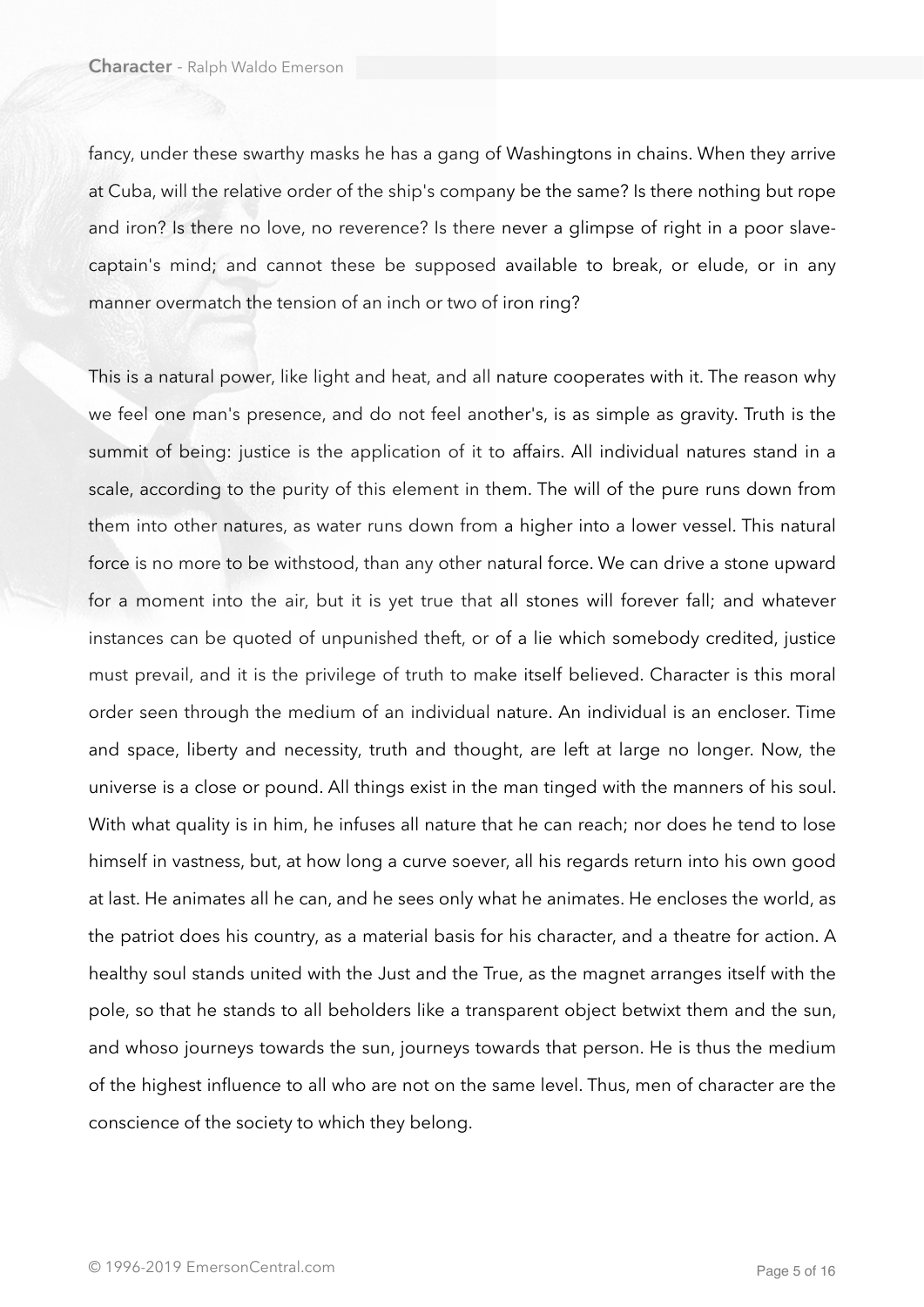The natural measure of this power is the resistance of circumstances. Impure men consider life as it is reflected in opinions, events, and persons. They cannot see the action, until it is done. Yet its moral element pre-existed in the actor, and its quality as right or wrong, it was easy to predict. Everything in nature is bipolar, or has a positive and negative pole. There is a male and a female, a spirit and a fact, a north and a south. Spirit is the positive, the event is the negative. Will is the north, action the south pole. Character may be ranked as having its natural place in the north. It shares the magnetic currents of the system. The feeble souls are drawn to the south or negative pole. They look at the profit or hurt of the action. They never behold a principle until it is lodged in a person. They do not wish to be lovely, but to be loved. The class of character like to hear of their faults: the other class do not like to hear of faults; they worship events; secure to them a fact, a connexion, a certain chain of circumstances, and they will ask no more. The hero sees that the event is ancillary: it must follow him. A given order of events has no power to secure to him the satisfaction which the imagination attaches to it; the soul of goodness escapes from any set of circumstances, whilst prosperity belongs to a certain mind, and will introduce that power and victory which is its natural fruit, into any order of events. No change of circumstances can repair a defect of character. We boast our emancipation from many superstitions; but if we have broken any idols, it is through a transfer of the idolatry. What have I gained, that I no longer immolate a bull to Jove, or to Neptune, or a mouse to Hecate; that I do not tremble before the Eumenides, or the Catholic Purgatory, or the Calvinistic Judgment-day,— if I quake at opinion, the public opinion, as we call it; or at the threat of assault, or contumely, or bad neighbors, or poverty, or mutilation, or at the rumor of revolution, or of murder? If I quake, what matters it what I quake at? Our proper vice takes form in one or another shape, according to the sex, age, or temperament of the person, and, if we are capable of fear, will readily find terrors. The covetousness or the malignity which saddens me, when I ascribe it to society, is my own. I am always environed by myself. On the other part, rectitude is a perpetual victory, celebrated not by cries of joy, but by serenity, which is joy fixed or habitual. It is disgraceful to fly to events for confirmation of our truth and worth. The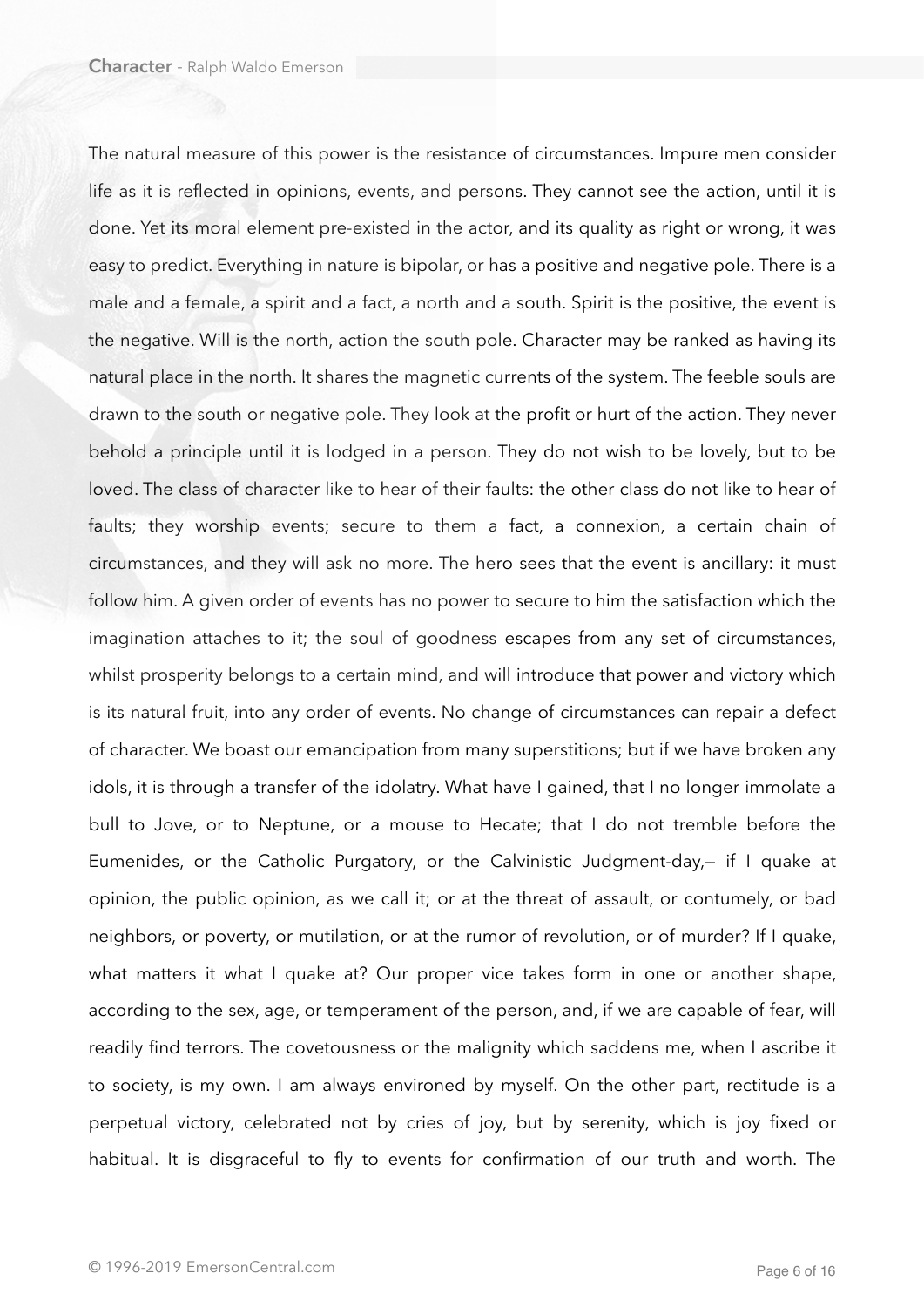capitalist does not run every hour to the broker, to coin his advantages into current money of the realm; he is satisfied to read in the quotations of the market, that his stocks have risen. The same transport which the occurrence of the best events in the best order would occasion me, I must learn to taste purer in the perception that my position is every hour meliorated, and does already command those events I desire. That exultation is only to be checked by the foresight of an order of things so excellent, as to throw all our prosperities into the deepest shade.

The face which character wears to me is self-sufficingness. I revere the person who is riches; so that I cannot think of him as alone, or poor, or exiled, or unhappy, or a client, but as perpetual patron, benefactor, and beatified man. Character is centrality, the impossibility of being displaced or overset. A man should give us a sense of mass. Society is frivolous, and shreds its day into scraps, its conversation into ceremonies and escapes. But if I go to see an ingenious man, I shall think myself poorly entertained if he give me nimble pieces of benevolence and etiquette; rather he shall stand stoutly in his place, and let me apprehend, if it were only his resistance; know that I have encountered a new and positive quality; great refreshment for both of us. It is much, that he does not accept the conventional opinions and practices. That nonconformity will remain a goad and remembrancer, and every inquirer will have to dispose of him, in the first place. There is nothing real or useful that is not a seat of war. Our houses ring with laughter and personal and critical gossip, but it helps little. But the uncivil, unavailable man, who is a problem and a threat to society, whom it cannot let pass in silence, but must either worship or hate, – and to whom all parties feel related, both the leaders of opinion, and the obscure and eccentric, — he helps; he puts America and Europe in the wrong, and destroys the skepticism which says, `man is a doll, let us eat and drink, 'tis the best we can do,' by illuminating the untried and unknown. Acquiescence in the establishment, and appeal to the public, indicate infirm faith, heads which are not clear, and which must see a house built, before they can comprehend the plan of it. The wise man not only leaves out of his thought the many, but leaves out the few.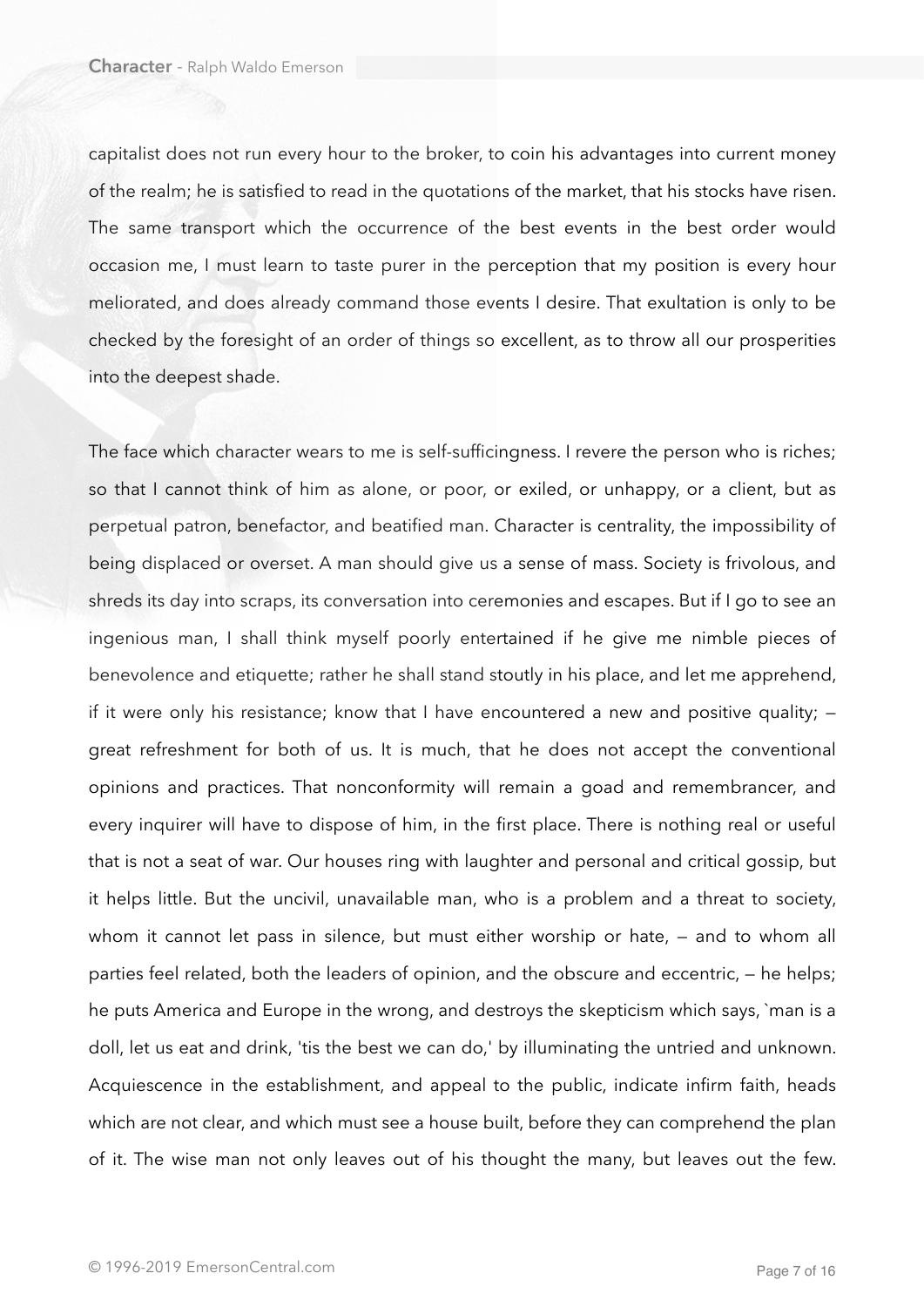Fountains, fountains, the self-moved, the absorbed, the commander because he is commanded, the assured, the primary,—- they are good; for these announce the instant presence of supreme power.

Our action should rest mathematically on our substance. In nature, there are no false valuations. A pound of water in the ocean-tempest has no more gravity than in a midsummer pond. All things work exactly according to their quality, and according to their quantity; attempt nothing they cannot do, except man only. He has pretension: he wishes and attempts things beyond his force. I read in a book of English memoirs, "Mr. Fox (afterwards Lord Holland) said, he must have the Treasury; he had served up to it, and would have it." – Xenophon and his Ten Thousand were quite equal to what they attempted, and did it; so equal, that it was not suspected to be a grand and inimitable exploit. Yet there stands that fact unrepeated, a high-water-mark in military history. Many have attempted it since, and not been equal to it. It is only on reality, that any power of action can be based. No institution will be better than the institutor. I knew an amiable and accomplished person who undertook a practical reform, yet I was never able to find in him the enterprise of love he took in hand. He adopted it by ear and by the understanding from the books he had been reading. All his action was tentative, a piece of the city carried out into the fields, and was the city still, and no new fact, and could not inspire enthusiasm. Had there been something latent in the man, a terrible undemonstrated genius agitating and embarrassing his demeanor, we had watched for its advent. It is not enough that the intellect should see the evils, and their remedy. We shall still postpone our existence, nor take the ground to which we are entitled, whilst it is only a thought, and not a spirit that incites us. We have not yet served up to it.

These are properties of life, and another trait is the notice of incessant growth. Men should be intelligent and earnest. They must also make us feel, that they have a controlling happy future, opening before them, which sheds a splendor on the passing hour. The hero is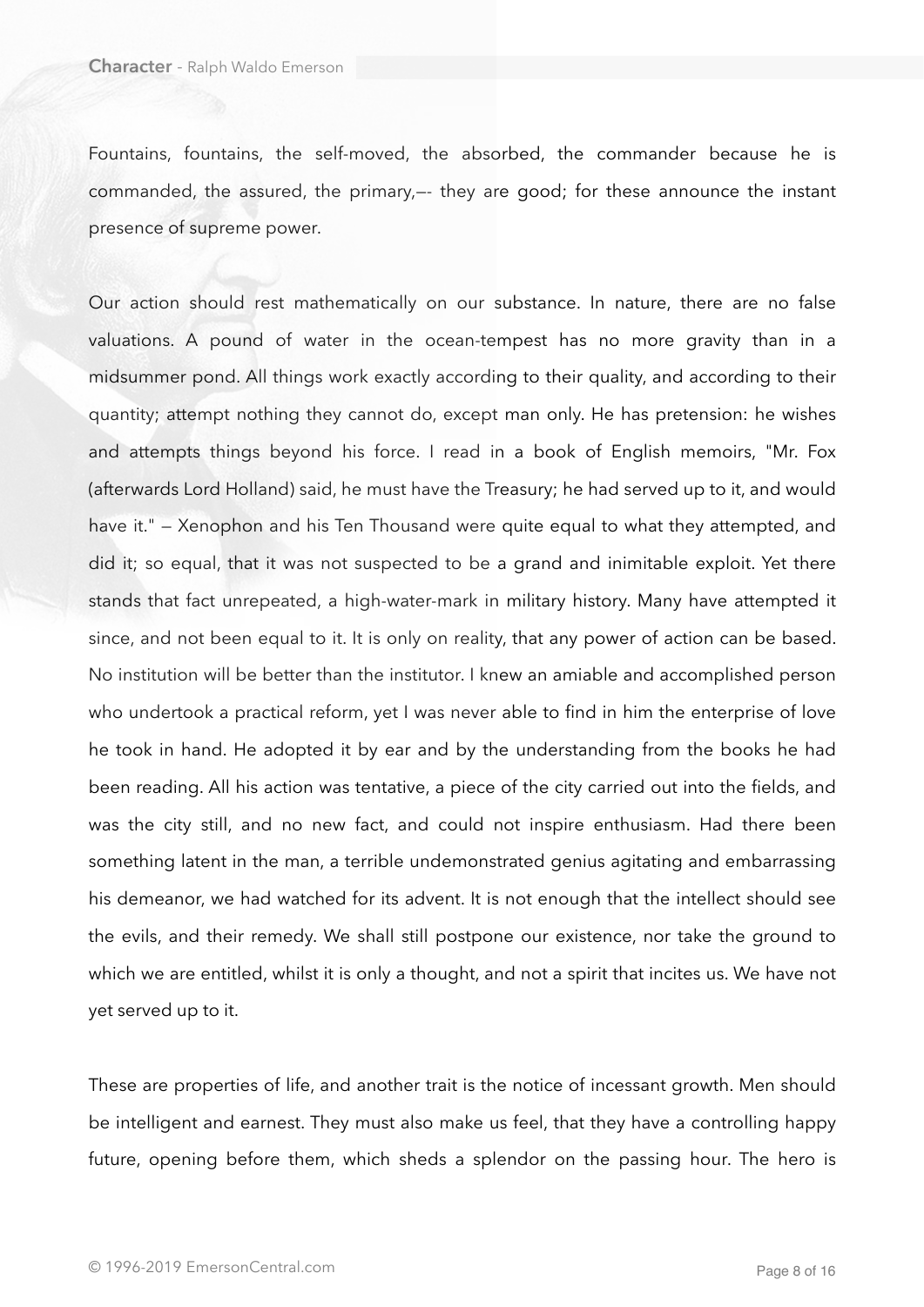misconceived and misreported: he cannot therefore wait to unravel any man's blunders: he is again on his road, adding new powers and honors to his domain, and new claims on your heart, which will bankrupt you, if you have loitered about the old things, and have not kept your relation to him, by adding to your wealth. New actions are the only apologies and explanations of old ones, which the noble can bear to offer or to receive. If your friend has displeased you, you shall not sit down to consider it, for he has already lost all memory of the passage, and has doubled his power to serve you, and, ere you can rise up again, will burden you with blessings.

We have no pleasure in thinking of a benevolence that is only measured by its works. Love is inexhaustible, and if its estate is wasted, its granary emptied, still cheers and enriches, and the man, though he sleep, seems to purify the air, and his house to adorn the landscape and strengthen the laws. People always recognize this difference. We know who is benevolent, by quite other means than the amount of subscription to soup-societies. It is only low merits that can be enumerated. Fear, when your friends say to you what you have done well, and say it through; but when they stand with uncertain timid looks of respect and half-dislike, and must suspend their judgment for years to come, you may begin to hope. Those who live to the future must always appear selfish to those who live to the present. Therefore it was droll in the good Riemer, who has written memoirs of Goethe, to make out a list of his donations and good deeds, as, so many hundred thalers given to Stilling, to Hegel, to Tischbein: a lucrative place found for Professor Voss, a post under the Grand Duke for Herder, a pension for Meyer, two professors recommended to foreign universities, &c. &c. The longest list of specifications of benefit, would look very short. A man is a poor creature, if he is to be measured so. For, all these, of course, are exceptions; and the rule and hodiernal life of a good man is benefaction. The true charity of Goethe is to be inferred from the account he gave Dr. Eckermann, of the way in which he had spent his fortune. "Each bon-mot of mine has cost a purse of gold. Half a million of my own money, the fortune I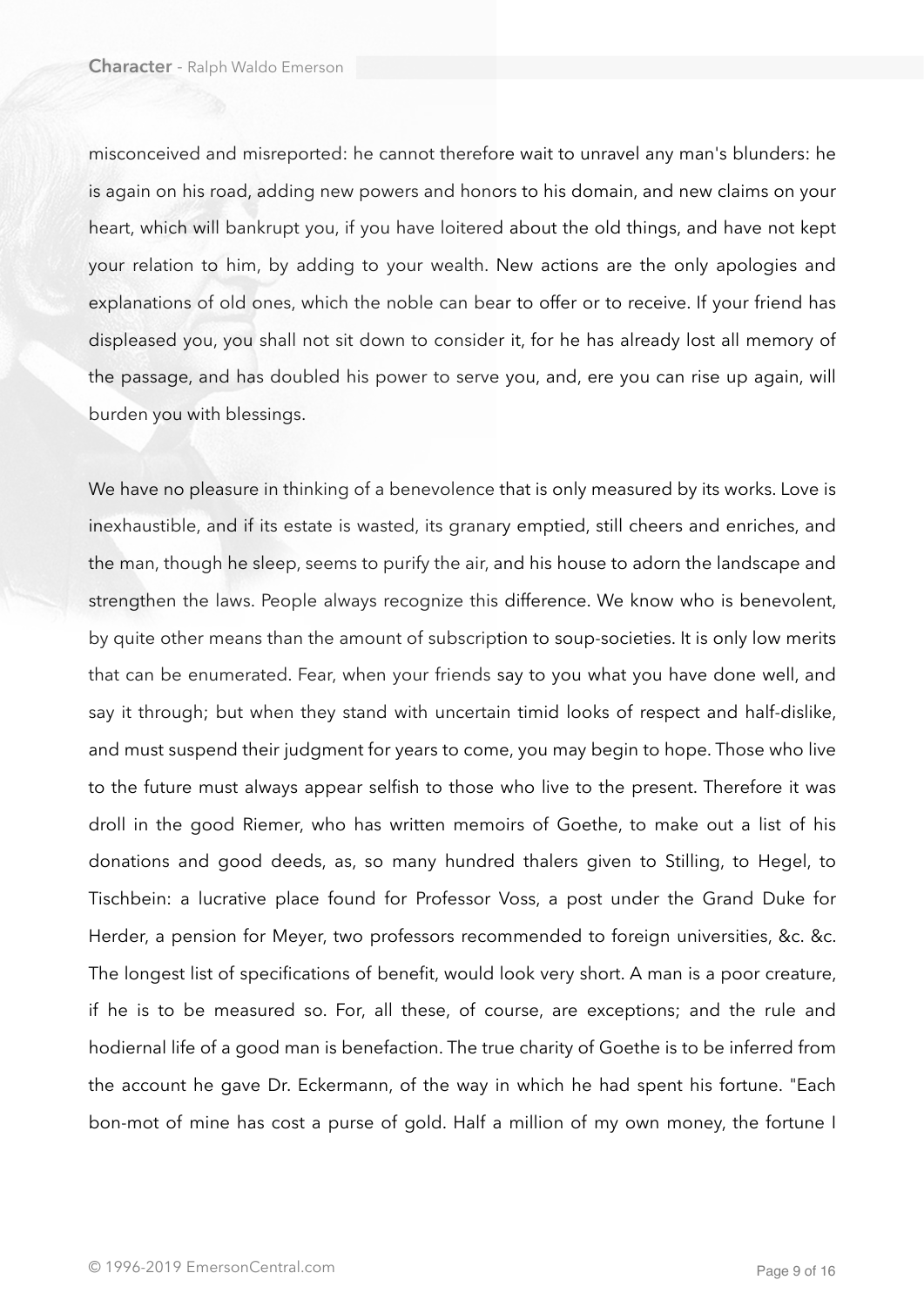inherited, my salary, and the large income derived from my writings for fifty years back, have been expended to instruct me in what I now know. I have besides seen," &c.

I own it is but poor chat and gossip to go to enumerate traits of this simple and rapid power, and we are painting the lightning with charcoal; but in these long nights and vacations, I like to console myself so. Nothing but itself can copy it. A word warm from the heart enriches me. I surrender at discretion. How death-cold is literary genius before this fire of life! These are the touches that reanimate my heavy soul, and give it eyes to pierce the dark of nature. I find, where I thought myself poor, there was I most rich. Thence comes a new intellectual exaltation, to be again rebuked by some new exhibition of character. Strange alternation of attraction and repulsion! Character repudiates intellect, yet excites it; and character passes into thought, is published so, and then is ashamed before new flashes of moral worth.

Character is nature in the highest form. It is of no use to ape it, or to contend with it. Somewhat is possible of resistance, and of persistence, and of creation, to this power, which will foil all emulation.

This masterpiece is best where no hands but nature's have been laid on it. Care is taken that the greatly-destined shall slip up into life in the shade, with no thousand-eyed Athens to watch and blazon every new thought, every blushing emotion of young genius. Two persons lately, — very young children of the most high God, — have given me occasion for thought. When I explored the source of their sanctity, and charm for the imagination, it seemed as if each answered, `From my non-conformity: I never listened to your people's law, or to what they call their gospel, and wasted my time. I was content with the simple rural poverty of my own: hence this sweetness: my work never reminds you of that; — is pure of that.' And nature advertises me in such persons, that, in democratic America, she will not be democratized. How cloistered and constitutionally sequestered from the market and from scandal! It was only this morning, that I sent away some wild flowers of these wood-gods. They are a relief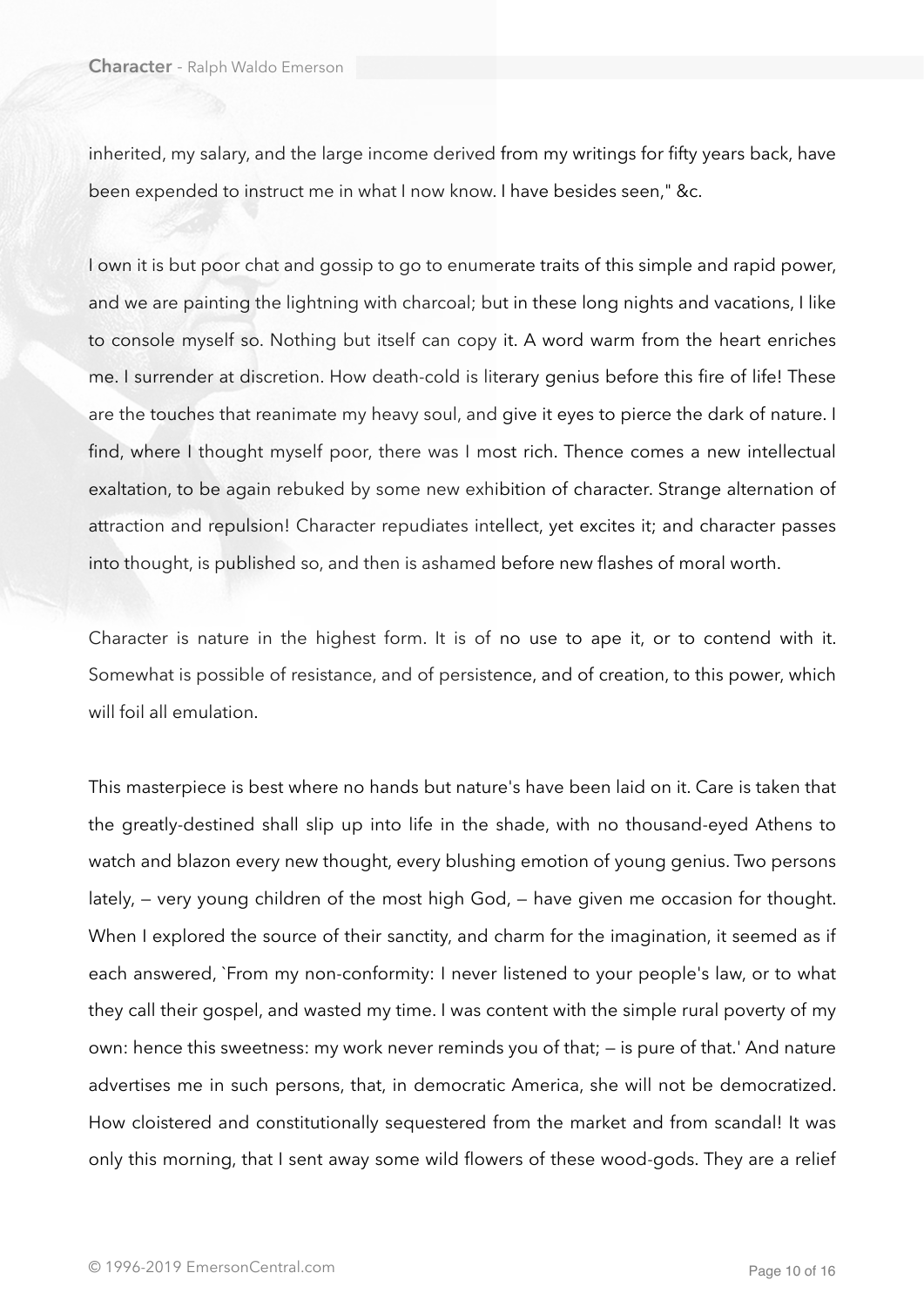from literature, — these fresh draughts from the sources of thought and sentiment; as we read, in an age of polish and criticism, the first lines of written prose and verse of a nation. How captivating is their devotion to their favorite books, whether Aeschylus, Dante, Shakspeare, or Scott, as feeling that they have a stake in that book: who touches that, touches them; — and especially the total solitude of the critic, the Patmos of thought from which he writes, in unconsciousness of any eyes that shall ever read this writing. Could they dream on still, as angels, and not wake to comparisons, and to be flattered! Yet some natures are too good to be spoiled by praise, and wherever the vein of thought reaches down into the profound, there is no danger from vanity. Solemn friends will warn them of the danger of the head's being turned by the flourish of trumpets, but they can afford to smile. I remember the indignation of an eloquent Methodist at the kind admonitions of a Doctor of Divinity,- `My friend, a man can neither be praised nor insulted.' But forgive the counsels; they are very natural. I remember the thought which occurred to me when some ingenious and spiritual foreigners came to America, was, Have you been victimized in being brought hither? — or, prior to that, answer me this, `Are you victimizable?'

As I have said, nature keeps these sovereignties in her own hands, and however pertly our sermons and disciplines would divide some share of credit, and teach that the laws fashion the citizen, she goes her own gait, and puts the wisest in the wrong. She makes very light of gospels and prophets, as one who has a great many more to produce, and no excess of time to spare on any one. There is a class of men, individuals of which appear at long intervals, so eminently endowed with insight and virtue, that they have been unanimously saluted as divine, and who seem to be an accumulation of that power we consider. Divine persons are character born, or, to borrow a phrase from Napoleon, they are victory organized. They are usually received with ill-will, because they are new, and because they set a bound to the exaggeration that has been made of the personality of the last divine person. Nature never rhymes her children, nor makes two men alike. When we see a great man, we fancy a resemblance to some historical person, and predict the sequel of his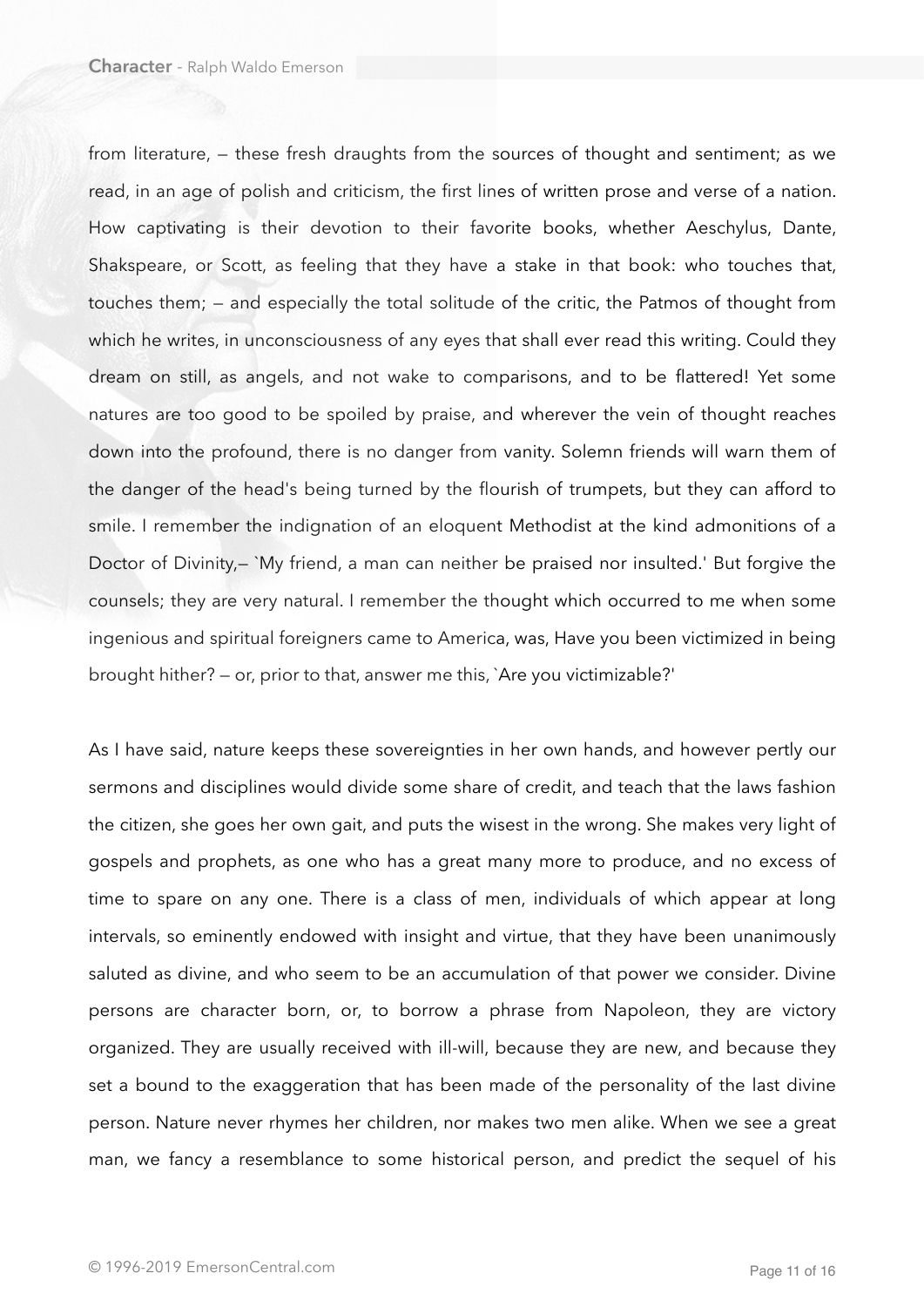character and fortune, a result which he is sure to disappoint. None will ever solve the problem of his character according to our prejudice, but only in his own high unprecedented way. Character wants room; must not be crowded on by persons, nor be judged from glimpses got in the press of affairs or on few occasions. It needs perspective, as a great building. It may not, probably does not, form relations rapidly; and we should not require rash explanation, either on the popular ethics, or on our own, of its action.

I look on Sculpture as history. I do not think the Apollo and the Jove impossible in flesh and blood. Every trait which the artist recorded in stone, he had seen in life, and better than his copy. We have seen many counterfeits, but we are born believers in great men. How easily we read in old books, when men were few, of the smallest action of the patriarchs. We require that a man should be so large and columnar in the landscape, that it should deserve to be recorded, that he arose, and girded up his loins, and departed to such a place. The most credible pictures are those of majestic men who prevailed at their entrance, and convinced the senses; as happened to the eastern magian who was sent to test the merits of Zertusht or Zoroaster. When the Yunani sage arrived at Balkh, the Persians tell us, Gushtasp appointed a day on which the Mobeds of every country should assemble, and a golden chair was placed for the Yunani sage. Then the beloved of Yezdam, the prophet Zertusht, advanced into the midst of the assembly. The Yunani sage, on seeing that chief, said, "This form and this gait cannot lie, and nothing but truth can proceed from them." Plato said, it was impossible not to believe in the children of the gods, "though they should speak without probable or necessary arguments." I should think myself very unhappy in my associates, if I could not credit the best things in history. "John Bradshaw," says Milton, "appears like a consul, from whom the fasces are not to depart with the year; so that not on the tribunal only, but throughout his life, you would regard him as sitting in judgment upon kings." I find it more credible, since it is anterior information, that one man should know heaven, as the Chinese say, than that so many men should know the world. "The virtuous prince confronts the gods, without any misgiving. He waits a hundred ages till a sage comes,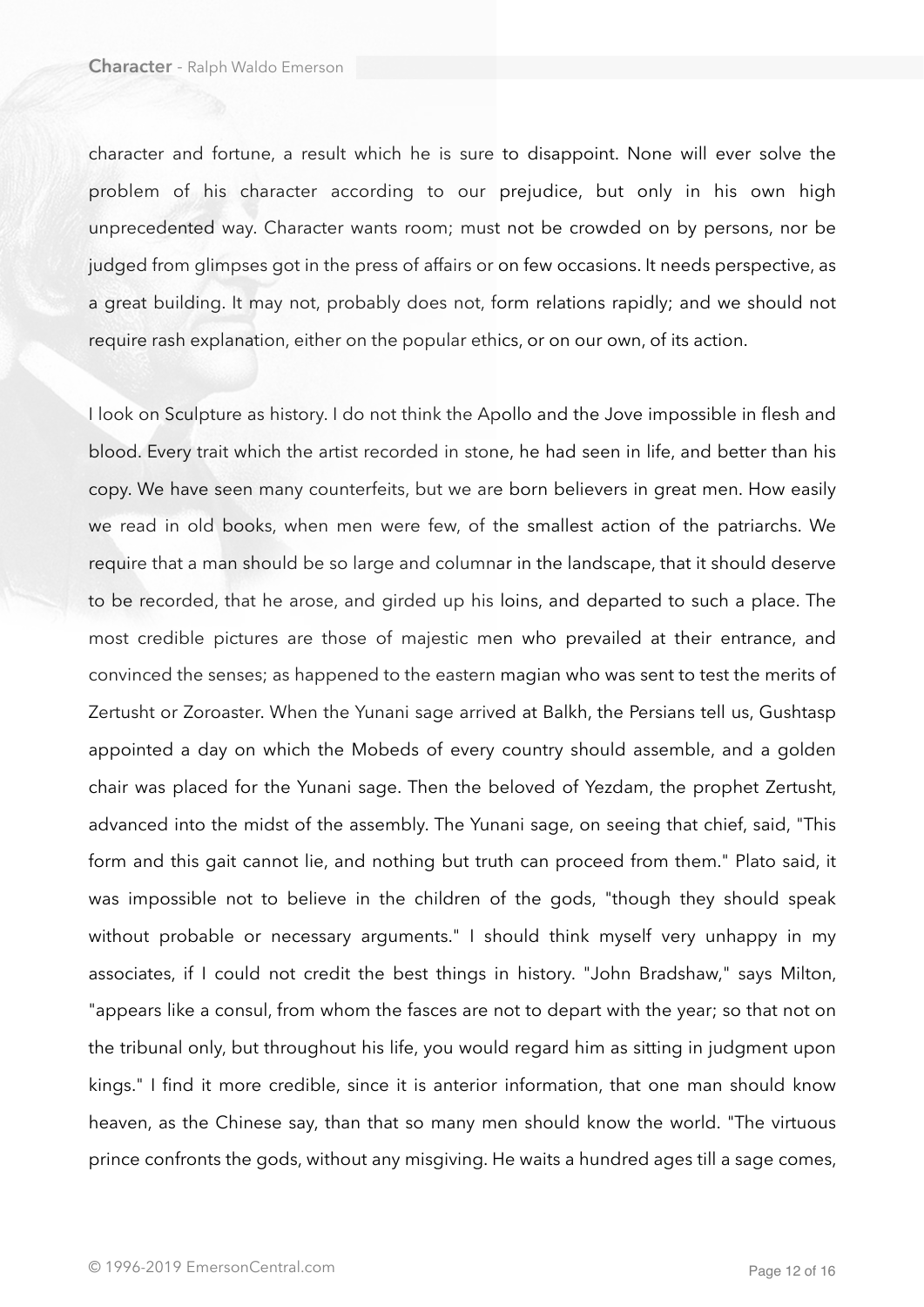and does not doubt. He who confronts the gods, without any misgiving, knows heaven; he who waits a hundred ages until a sage comes, without doubting, knows men. Hence the virtuous prince moves, and for ages shows empire the way." But there is no need to seek remote examples. He is a dull observer whose experience has not taught him the reality and force of magic, as well as of chemistry. The coldest precisian cannot go abroad without encountering inexplicable influences. One man fastens an eye on him, and the graves of the memory render up their dead; the secrets that make him wretched either to keep or to betray, must be yielded; — another, and he cannot speak, and the bones of his body seem to lose their cartilages; the entrance of a friend adds grace, boldness, and eloquence to him; and there are persons, he cannot choose but remember, who gave a transcendant expansion to his thought, and kindled another life in his bosom.

What is so excellent as strict relations of amity, when they spring from this deep root? The sufficient reply to the skeptic, who doubts the power and the furniture of man, is in that possibility of joyful intercourse with persons, which makes the faith and practice of all reasonable men. I know nothing which life has to offer so satisfying as the profound good understanding, which can subsist, after much exchange of good offices, between two virtuous men, each of whom is sure of himself, and sure of his friend. It is a happiness which postpones all other gratifications, and makes politics, and commerce, and churches, cheap. For, when men shall meet as they ought, each a benefactor, a shower of stars, clothed with thoughts, with deeds, with accomplishments, it should be the festival of nature which all things announce. Of such friendship, love in the sexes is the first symbol, as all other things are symbols of love. Those relations to the best men, which, at one time, we reckoned the romances of youth, become, in the progress of the character, the most solid enjoyment.

If it were possible to live in right relations with men! — if we could abstain from asking anything of them, from asking their praise, or help, or pity, and content us with compelling them through the virtue of the eldest laws! Could we not deal with a few persons, — with one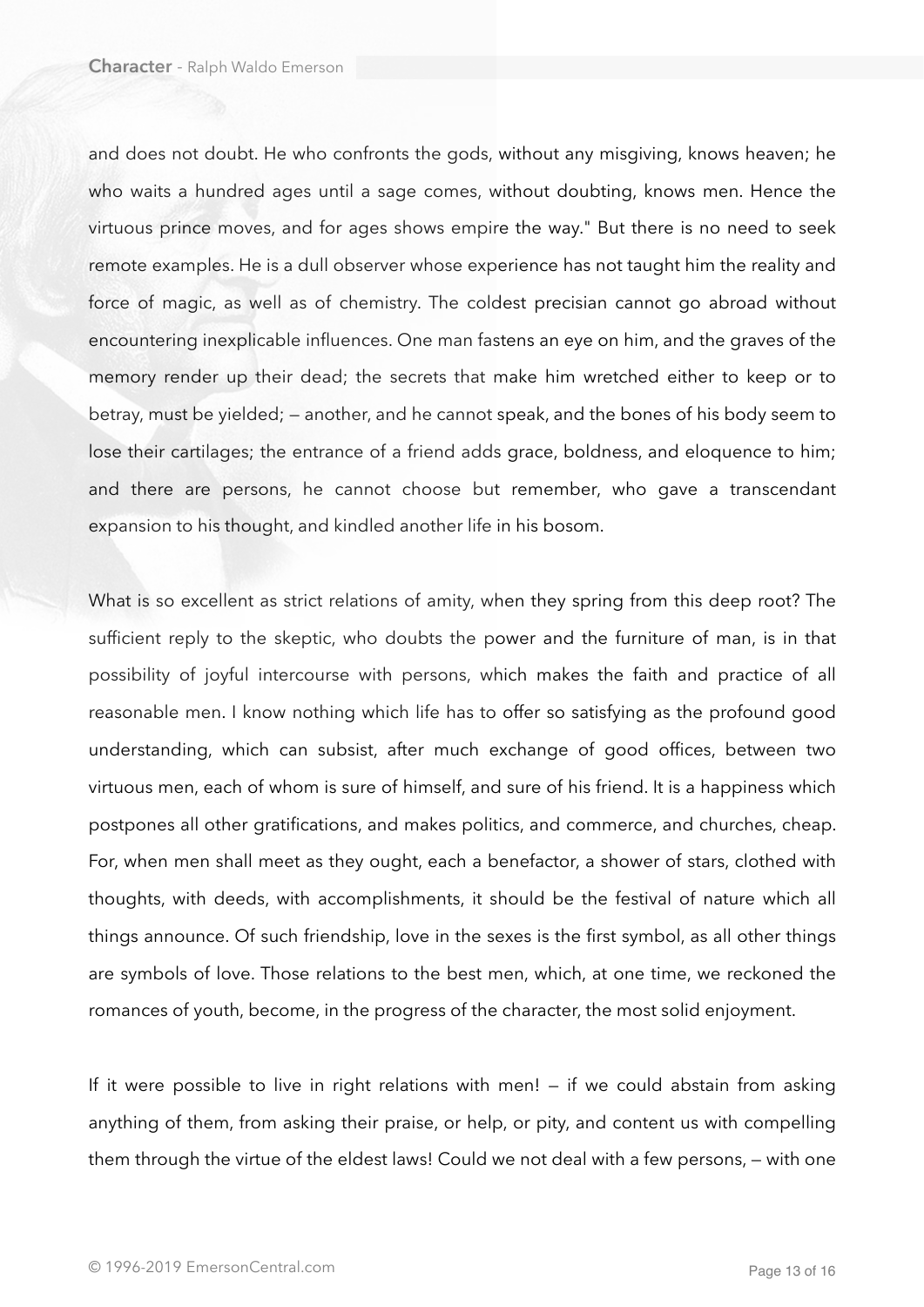person, — after the unwritten statutes, and make an experiment of their efficacy? Could we not pay our friend the compliment of truth, of silence, of forbearing? Need we be so eager to seek him? If we are related, we shall meet. It was a tradition of the ancient world, that no metamorphosis could hide a god from a god; and there is a Greek verse which runs,

## "The Gods are to each other not unknown."

Friends also follow the laws of divine necessity; they gravitate to each other, and cannot otherwise: —

## When each the other shall avoid, Shall each by each be most enjoyed.

Their relation is not made, but allowed. The gods must seat themselves without seneschal in our Olympus, and as they can instal themselves by seniority divine. Society is spoiled, if pains are taken, if the associates are brought a mile to meet. And if it be not society, it is a mischievous, low, degrading jangle, though made up of the best. All the greatness of each is kept back, and every foible in painful activity, as if the Olympians should meet to exchange snuff-boxes.

Life goes headlong. We chase some flying scheme, or we are hunted by some fear or command behind us. But if suddenly we encounter a friend, we pause; our heat and hurry look foolish enough; now pause, now possession, is required, and the power to swell the moment from the resources of the heart. The moment is all, in all noble relations.

A divine person is the prophecy of the mind; a friend is the hope of the heart. Our beatitude waits for the fulfilment of these two in one. The ages are opening this moral force. All force is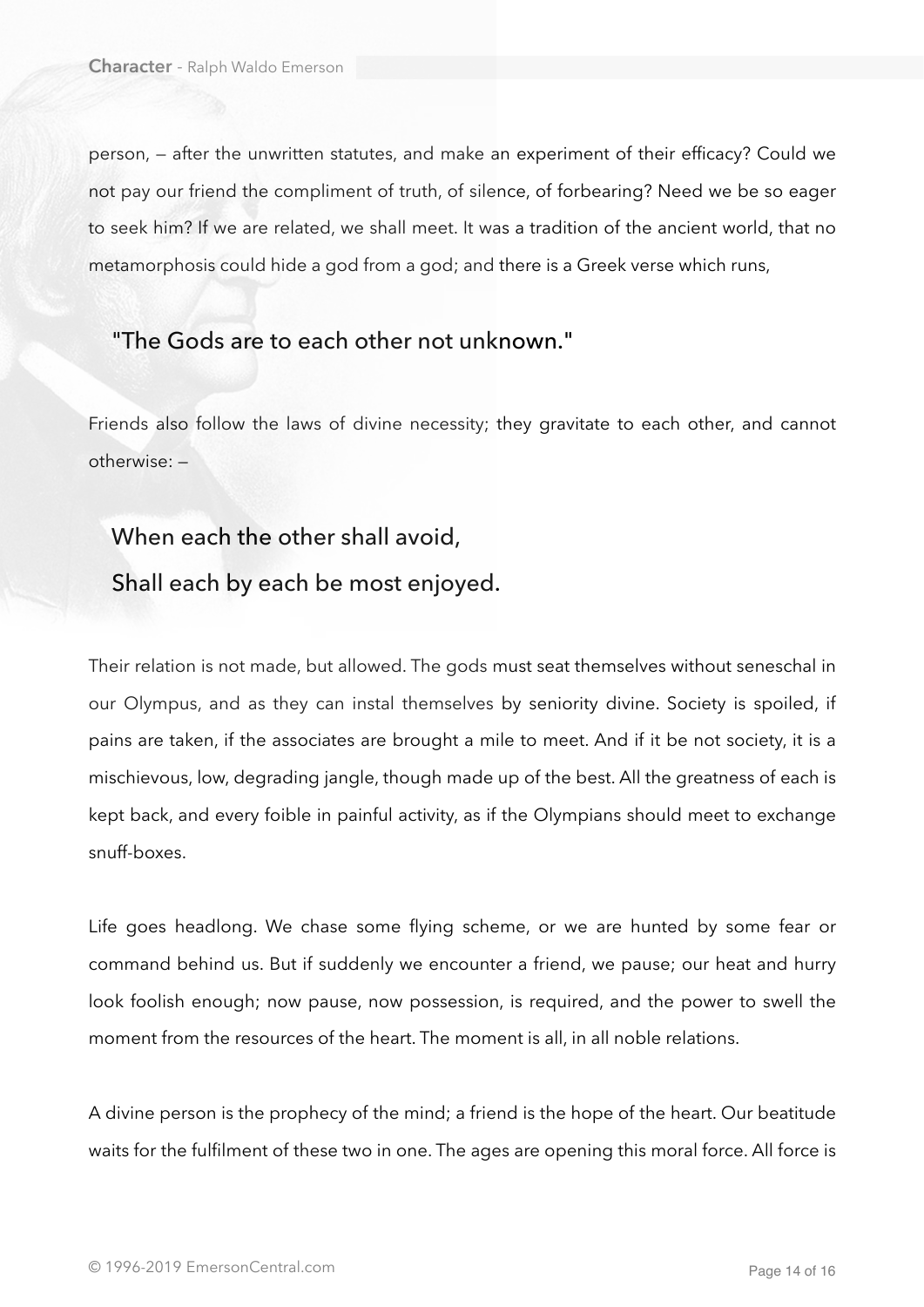the shadow or symbol of that. Poetry is joyful and strong, as it draws its inspiration thence. Men write their names on the world, as they are filled with this. History has been mean; our nations have been mobs; we have never seen a man: that divine form we do not yet know, but only the dream and prophecy of such: we do not know the majestic manners which belong to him, which appease and exalt the beholder. We shall one day see that the most private is the most public energy, that quality atones for quantity, and grandeur of character acts in the dark, and succors them who never saw it. What greatness has yet appeared, is beginnings and encouragements to us in this direction. The history of those gods and saints which the world has written, and then worshipped, are documents of character. The ages have exulted in the manners of a youth who owed nothing to fortune, and who was hanged at the Tyburn of his nation, who, by the pure quality of his nature, shed an epic splendor around the facts of his death, which has transfigured every particular into an universal symbol for the eyes of mankind. This great defeat is hitherto our highest fact. But the mind requires a victory to the senses, a force of character which will convert judge, jury, soldier, and king; which will rule animal and mineral virtues, and blend with the courses of sap, of rivers, of winds, of stars, and of moral agents.

If we cannot attain at a bound to these grandeurs, at least, let us do them homage. In society, high advantages are set down to the possessor, as disadvantages. It requires the more wariness in our private estimates. I do not forgive in my friends the failure to know a fine character, and to entertain it with thankful hospitality. When, at last, that which we have always longed for, is arrived, and shines on us with glad rays out of that far celestial land, then to be coarse, then to be critical, and treat such a visitant with the jabber and suspicion of the streets, argues a vulgarity that seems to shut the doors of heaven. This is confusion, this the right insanity, when the soul no longer knows its own, nor where its allegiance, its religion, are due. Is there any religion but this, to know, that, wherever in the wide desert of being, the holy sentiment we cherish has opened into a flower, it blooms for me? if none sees it, I see it; I am aware, if I alone, of the greatness of the fact. Whilst it blooms, I will keep